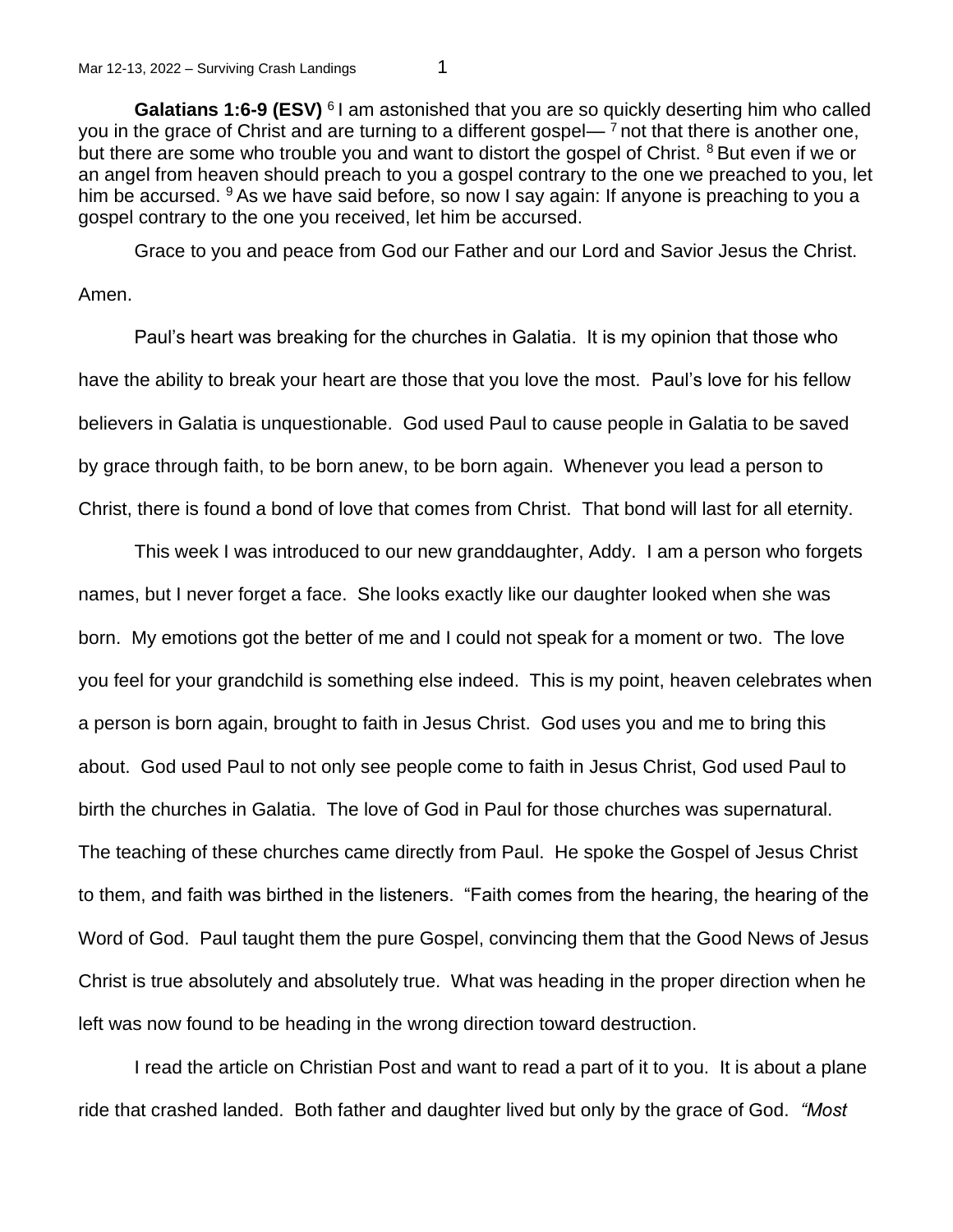*pilots get into that, and they get confused, they get twisted upside down, and it's fatal. … I flew into the snowstorm, and I was like 'wow, I'm snow-blinded,' and my instant reaction was not panic, but I shut off the landing lights because they were shining lights into the snow," he recounted. "I focused on the attitude indicator, which is what we are trained to do, and I saw that the plane was level. And honestly, I don't know what happened. I could have probably flown out of it, but I don't know what else happened. The next thing I remember is [being] crushed in this airplane, dead silent and cold."* The plane took off perfectly and no one predicted the crash.

The church in Galatia crashed and now needed rescuing. Paul's pen was part of that rescue. I did my best last week to describe what caused the crash. False teachers slithered into the churches of Galatia like the serpent slithered into the Garden of Eden tempting Adam and Eve. Adam and Eve fell as are the believers in Galatia to a crashing halt.

Friends, when I teach confirmation, I take with great seriousness the soul of every student. One day I will answer to God for every comment, every lecture, every class I taught. I want them all to know Jesus personally, to make the Christian faith their own, to live the rest of their lives for Jesus. Inwardly, I feel very connected to them.

When I hear of former students falling away from the faith it deeply bothers me. It more than bothers me. What could I have taught then to counterbalance what they are learning in college or later? Whatever turned them away angers me. All I can do in the present is to present the truth of the Gospel to the best of my ability and not hold back.

I know of professors who are atheists and false believers at the college level who live every day to destroy the true Christian faith of their students. When the student finally has enough courage to speak up for the faith, they are instantly ostracized, bullied, and worse. There is no longer such a thing as free speech on secular college campuses. Bible-believing students are like blood in water infested with sharks.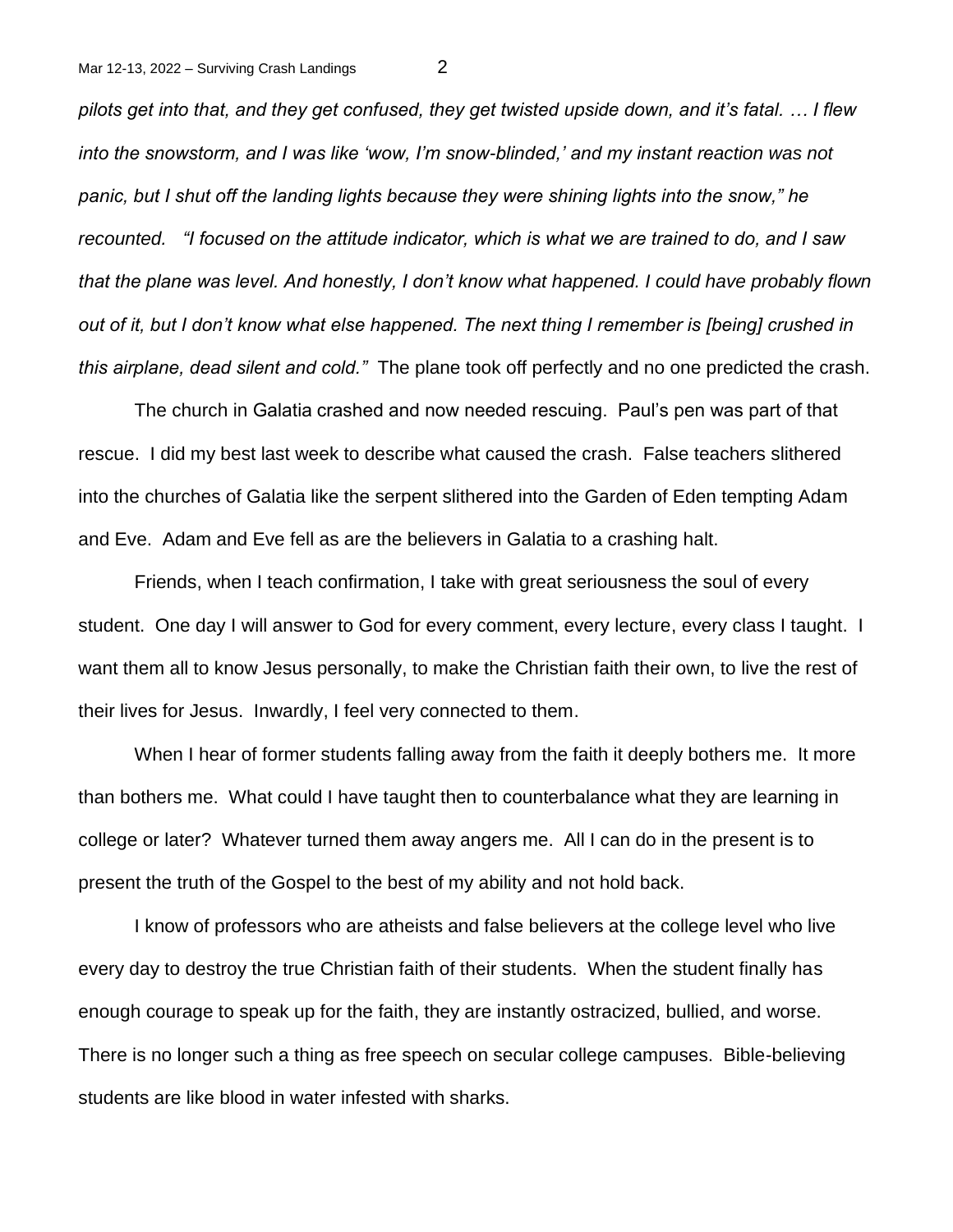The sharks began to do their dirty work in Galatia. Some of what the sharks taught was true. The sharks believed Jesus to be the true Messiah, crucified and risen from the dead. False teaching always has some truth to it to get you to listen and then bow down to it. The Judaizers had some things there were correct. But where they went wrong, they went beyond grace for a person to be truly saved. Friends, we are saved by grace through faith, period. The Judaizers said they had to be circumcised and follow the laws of the Old Testament. Whenever salvation is based on works it is a teaching straight from the pit of hell itself. The plane has crash landed and Paul sent his letter hoping to rescue the survivors before it was to late.

A word of warning. Apostasy can overtake any of us. None of us are immune to falling for false teachers. Todd Wilson writes*, "Apostasy ought to grieve us all deeply. For what is sadder than for someone to turn his or her life-story from gospel triumph to heart-rending tragedy (Galatians, pg. 30). The author continues, "Apostasy comes over us when two things happen to us. First we experience soul trouble – a personal crises, hardship, tragedy, or loss. And secondly, we encounter twisted truth – some subtle perversion of the truth of Scripture, a slight distortion of the grace of God in the Gospel. The Galatians were troubled, threatened, scared by these false teachers; they were also being taught a bogus gospel, a distortion of the real one" (ibid pg. 30).* There are foxes in sheep's clothing in pulpits all around this nation. Please be aware and know that you have been warned. John Calvin writes, *"The devil sometimes uses apparently small, subtle issues to distance us from the gospel without our even perceiving it"* (ibid pg. 31).

One of the most encouraging messages that we have as Christians is that of forgiveness. I have seen young people walk away from the church because of some mistakes they have made, some poor choices, and they are filled with guilt and shame, so much so that they can't stand to walk inside the church where they think they will be highly judged. And that is exactly why they should come back to church. There is no sin to great that God will not forgive, and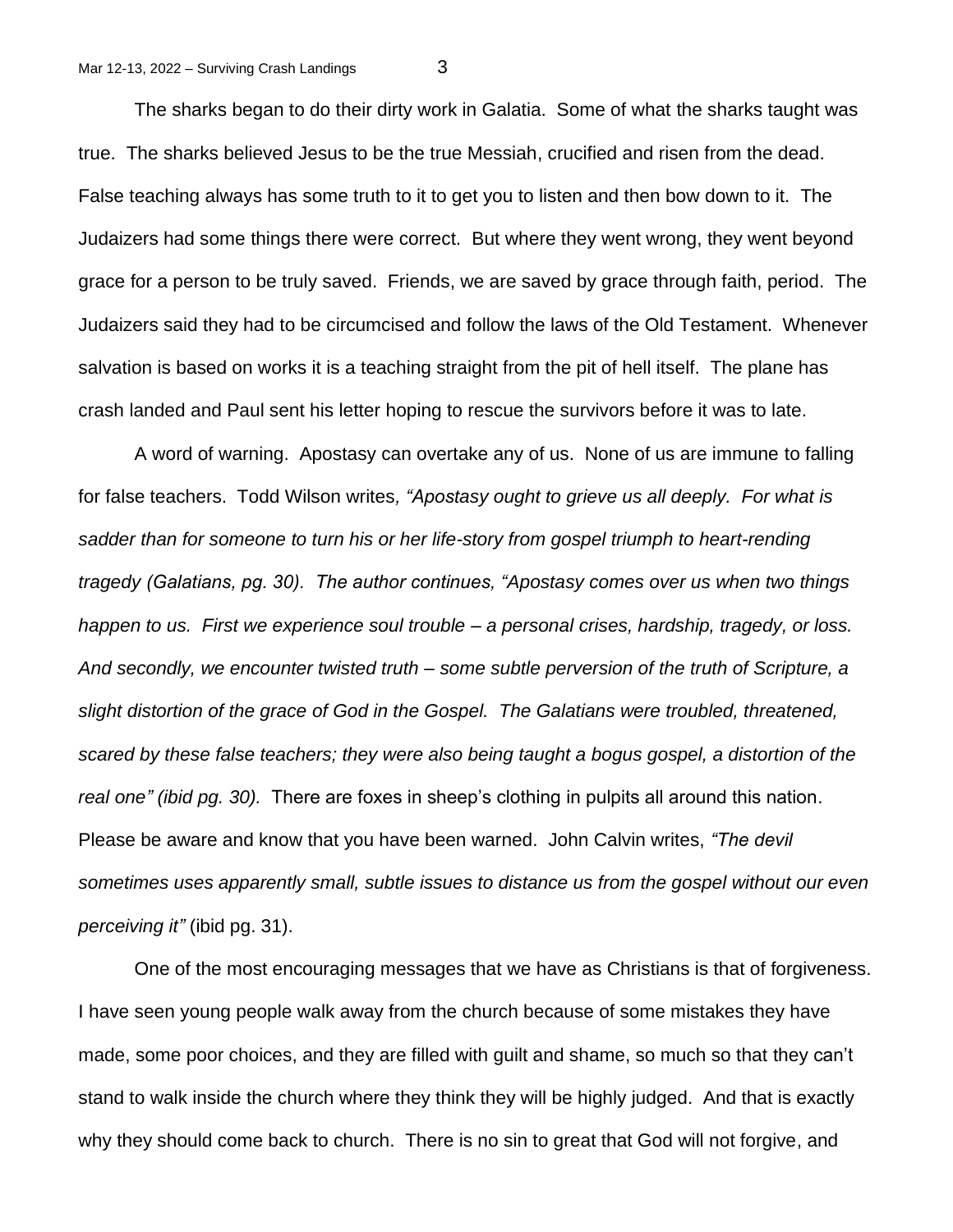God promises His children that He will forgive. Jesus went to the cross to bear our guilt, to carry our shame so we can be forgiven and freed of all our sins. Our behavior can be atrocious, and God loves us just the same, unconditionally. It is that love and grace that brings us, woos us, and motivates us to get our lives right with God. Judgmentalism, legalism and being critical turns people off. Love and grace bring healing to the soul. Paul is admonishing his children of the faith as a loving father ought to.

What do you do for a child, a friend, a person you love who walks away from the Lord and from the church? What do you do for a person who has fallen into false teaching? I have recently spoken to a number of people who have left the church and I want to know why. I speak very calmly and ask specific questions. 1. Have you felt hurt by the church? 2. Have I as your pastor driven you away? 3. Have you found another Bible believing church yet? 4. Can we pray together? Often it is a person's pain that keeps them away, and most often it has nothing to do with the church. They are struggling with a different season of life. The church does not feel safe, so they go into hibernation. Human relationships are about as strong as a spider web, easily broken and difficult to fix. That is why I want us all to read the book by Rod Wilson, "Thank you, I am sorry, tell me more." As our friendships in this church grow more healthy, it is absolutely amazing how the church will grow.

Of course we pray for the Lord God to bring back to Himself those who have strayed. It may take years of heartfelt prayers before you see a change. Please keep praying

It is good to claim the promises of God in your prayer. Give God's word back to God for God is always faithful to His word. God's word does not return void. "Lord, I claim your promise for my son, for my daughter that: **1. "He who began a good work in you will bring it to completion at the day of Jesus Christ" (Philippians 1:6).** 

Peter had his way of disappointing Jesus so much so that Jesus called Peter Satan for thinking wrongly and later Peter denied he knew the Lord Jesus. The words of Jesus to Peter